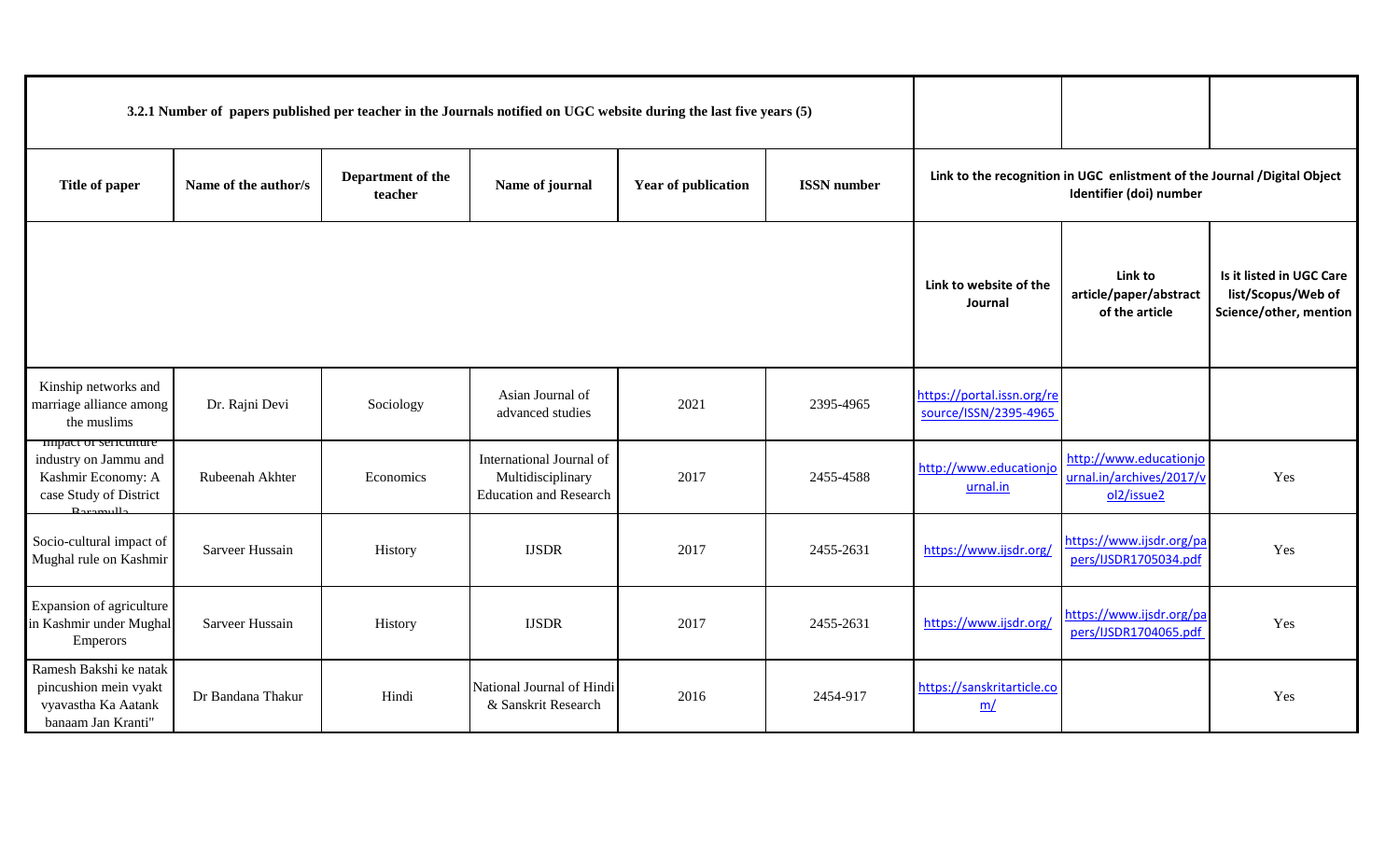| Bhumandalikaran ke<br>Daur Mein Hindi bhasha                                                                                                     | Dr Bandana Thakur                                                          | Hindi   | Researcher                                | 2016     | ISSN-2278-9022     |                                                 |                                                                                                                                           | Yes |
|--------------------------------------------------------------------------------------------------------------------------------------------------|----------------------------------------------------------------------------|---------|-------------------------------------------|----------|--------------------|-------------------------------------------------|-------------------------------------------------------------------------------------------------------------------------------------------|-----|
| A survey of the Sarais the<br>rest house constructed by<br>Mugal Emperes on the<br><b>Mugal Road</b>                                             | Dr. Nazakat Huassain                                                       | History | <b>IERJ</b>                               | 2017     | 2454-9916          | http://ierj.in/journal/ind<br>ex.php/ierj/index | http://ierj.in/journal/ind<br>ex.php/ierj/article/view,<br>1085                                                                           | Yes |
| A study of the paraces<br>and summer houses<br>constructed during later<br>medieval to the end of<br>r de trerruge in Knobreins                  | Dr. Nazakat Huassain                                                       | History | <b>IRAH</b>                               | 2017     | 2456-3145          | www.dvpublication.cpm                           | https://zenodo.org/record<br>/816268#.YZX6FtBBxP<br>$\overline{\mathbf{Y}}$                                                               | Yes |
| of Kashmir: A study of<br>some existing and ruined<br>structres of lateral<br>structuralin; electrical and                                       | Dr. Nazakat Huassain                                                       | History | <b>IJARD</b>                              | 2017     | 2455-4030          | www.advancedgenral.co<br>$\mathbf{m}$           | http://www.advancedjour<br>nal.com/archives/2017/vc<br>12/issue3/2-3-70                                                                   | Yes |
| magnetic features<br>of Kagom'e YBaCo4O7<br>system                                                                                               | M.A. Bhat, R.A Zargar,<br>A. Modi, M.Arora , N.K.<br>Gaur                  | Physics | Mat Sci poland, Springer                  | 2016     | 20831331, 01371339 | <b>YES:</b> SCI and Scopus<br>index             | https://sciendo.com/art<br>cle/10.1515/msp-2016-<br>0122                                                                                  | Yes |
| Optical properties of<br>ZnO/SnO2 composite<br>coated film                                                                                       | R. A. Zargar, Bhat, I.R.<br>Parrey, M. Arora, J.<br>Kumar and A.K. Hafiz   | Physics | Optik, Elsevier                           | $Jul-05$ | 0030-4026          | <b>YES:</b> SCI and Scopus<br>index             | ittps://www.researchgate<br>net/publication/30298113<br>3 Optical properties of<br>ZnOSnO <sub>2</sub> composite co<br>$d \in \mathbb{R}$ | Yes |
| <b>Realization of band gap</b><br>shrinkage to the spectral<br>characteristics of high<br>luminous efficiency<br>Silward <sup>1</sup> and fooled | S. Chackrabarti, R. A.<br>Zargar , J. Bansal, T.A.<br>Zakir and A.K. Hafiz | Physics | Optical material, Elsevier                | 2016     | 0925-3467          | <b>YES:</b> SCI and Scopus<br>index             | https://www.sciencedirec<br>com/science/article/abs/<br>ii/S0925346716302956                                                              | Yes |
| characteristics of<br>transparent conducting<br>yttrium doped ZnO films                                                                          | S. Chackrabarti, R.A.<br>Zargar, A. Aziz and<br>A.K.Hafiz                  | Physics | J. Mater Sci: Mater<br>Electron, Springer | 2016     | 0957-4522          | <b>YES:</b> SCI and Scopus<br>index             | https://link.springer.com<br>/article/10.1007%2Fs108<br>54-016-4424-6                                                                     | Yes |
| <b>Reainzacion on structural</b><br>and optimal properties of<br>CdZnO composite coated<br>films for photovoltaic                                | S. Chackrabarti, R. A.<br>Zargar, M.Arora,<br>A.Aziz, A.K. Hafiz           | Physics | Optik, Elsevier                           | 2016     | 0030-4026          | <b>YES:</b> SCI and Scopus<br>index             | https://www.sciencedire<br>ct.com/science/article/a<br>bs/pii/S00304026163085<br>43                                                       | Yes |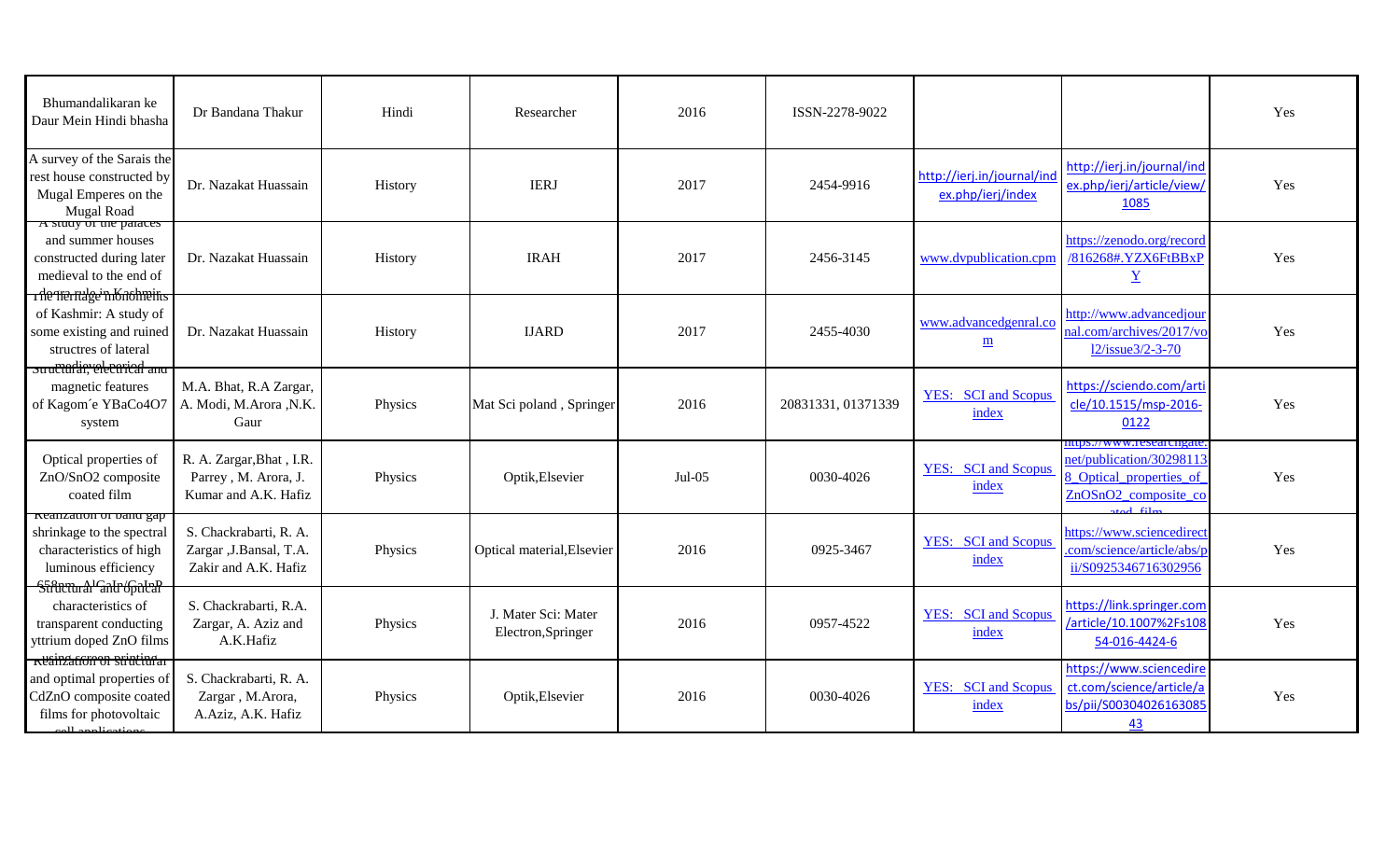| <b>Alcohol Vapor Sensing</b><br>By Cadmium Doped Zinc<br>Oxide Thick Films Based<br><b>Chemical Sensor</b>                | R.A. Zargar, M. Arora, S.<br>Chackrabarti, S. Ahmad,<br>J. Kumar and A.K. Hafiz | Physics   | Moder Physicd letter B,<br>World Scientific                              | 2106 | 0217-9849     | <b>YES:</b> SCI and Scopus<br>index                                   | https://www.worldscient<br>fic.com/doi/abs/10.1142<br>/S0217984916502444            | Yes |
|---------------------------------------------------------------------------------------------------------------------------|---------------------------------------------------------------------------------|-----------|--------------------------------------------------------------------------|------|---------------|-----------------------------------------------------------------------|-------------------------------------------------------------------------------------|-----|
| Effect of electric field<br>and dot radius on the<br>quantum state energies of<br>an electron confined in a<br>$\sqrt{2}$ | B.M. Bhat and R.A<br>Zargar,                                                    | Physics   | Comp Cond Matt.<br>Phys., Elsevier                                       | 2017 | 2352-2143     | <b>YES:</b> SCI and Scopus<br>index                                   | https://www.sciencedire<br>ct.com/science/article/a<br>bs/pii/S23522143173001<br>99 | Yes |
| CdZnO coated film: A<br>material for photovoltaic<br>applications                                                         | R.A. Zargar , M.A.<br>Bhat, H.A. Reshi, S.D.<br>Khan                            | Physics   | Results in<br>Physics, Elesvier                                          | 2018 | 2211-3797     | <b>YES:</b> SCI and Scopus<br>index                                   | https://www.sciencedire<br>ct.com/science/article/pi<br>i/S221137971830038X         | Yes |
| Hindi natak chunotiya<br>aur Sambhavna                                                                                    | Dr Bandana Thakur                                                               | Hindi     | Hindi Samay                                                              | 2018 | 2394-6687     |                                                                       |                                                                                     | Yes |
| Temples of <b>Nashmir</b><br>from medeival to modern<br>peroid: History and<br>Architectural style: A                     | Dr. Nazakat Huassain                                                            | History   | <b>IJMRD</b>                                                             | 2017 | 2349-5979     | www.advancedgenral.co<br>$\mathbf{m}$                                 | http://www.allsubjectjour<br>nal.com/download/3130/<br>4-5-78-941.pdf               | Yes |
| rempetantiem and<br>Academic Achievement<br>of Adolescents Belonging<br>to different Sociometric                          | Dr Subita Sharma                                                                | Education | International Journal of<br><b>Creative Research</b><br>Thoughts (IJCRT) | 2018 | 2320-2882     | https://ijcrt.org/Authorh https://ijcrt.org/papers/<br>ome/alogin.php | JCRT1812812.pdf                                                                     | Yes |
| <del>Craypeid Porin</del><br><b>ACADEMIC</b><br><b>ACHIEVEMENT OF</b><br><b>ADOLESCENTS</b><br><b>DEL ONCINC TO</b>       | Dr Subita Sharma                                                                | Education | Inspira- Journal of<br>Modern Management &<br>Entrepreneurship<br>(JMME) | 2018 | $2231 - 167X$ | https://ijcrt.org/Authorh<br>ome/alogin.php                           | https://www.inspirajour<br>nals.com/uploads/Issues<br>/1410707575.pdf               | Yes |
| <b>Domestic Violence</b><br>against Women in Jammu<br>and Kashmir: Nature and<br>Incidence                                | Rubeenah Akhter                                                                 | Economics | International Journal of<br>Research                                     | 2018 | 2348-6848     | https://journals.pen2pr<br>nt.org                                     | https://journals.pen2pri<br>nt.org/index.php/ijr/artic<br>le/view/12501             | Yes |
| Crop Diversification:<br>Determinants and<br>Poverty Reduction in<br>Jammu and Kashmir (A<br>$C_{\text{tndy of Diotri}}$  | Rubeenah Akhter                                                                 | Economics | Economic Challenger<br><b>International Journal</b>                      | 2018 | 0975-1351     | http://www.economicch http://www.economicch<br>allenger.net           | allenger.net                                                                        | Yes |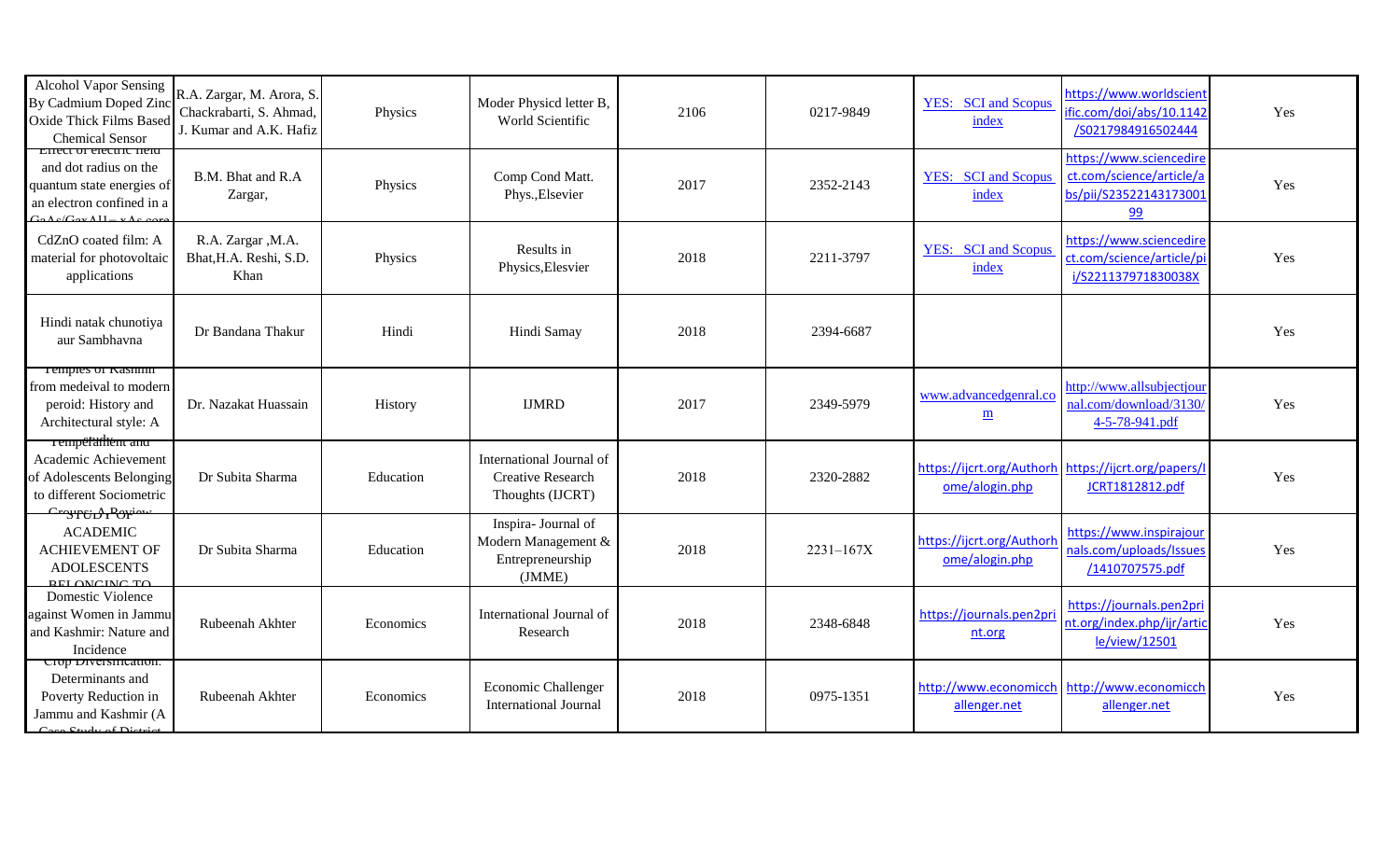| All Allarysis on<br>Agricultural<br>Infrastructure and its<br>Impact on Agricultural<br>Output in Indio | Rubeenah Akhter                                     | Economics | International Journal of<br>Research | 2018 | 2348-6848          | https://journals.pen2pri<br>nt.org           | https://journals.pen2pri<br>nt.org/index.php/ijr/artio<br>le/view/12494 | Yes |
|---------------------------------------------------------------------------------------------------------|-----------------------------------------------------|-----------|--------------------------------------|------|--------------------|----------------------------------------------|-------------------------------------------------------------------------|-----|
| Locating self in Alice<br>Walker's The third Life<br>of Grange Copeland                                 | Dr. Shalini Sharma                                  | English   | <b>IJHSSI</b>                        | 2018 | 2319-7722          | http://www.ijesi.org/v2i<br>2(version1).html | http://www.ijhssi.org/pa<br>pers/vol7(4)/Version-<br>3/H0704035457.pdf  | Yes |
| copper-doped ZnO dilute<br>magnetic semiconductor<br>thick films for spintronic<br>device applications  | R.A.Zargar, M.Arora R.<br>A. Bhat                   | Physics   | Appl Phys. A, Springer               | 2018 | 0947-8396          | <b>YES:</b> SCI and Scopus<br>index          | https://link.springer.com<br>/article/10.1007/s00339-<br>017-1457-5     | Yes |
| Samaj Shastra Ke Vedik<br>Avdharana                                                                     | Dr. Gourav Sharma                                   | Sanskrit  | Anamika                              | 2018 | 2347-5838          |                                              |                                                                         | Yes |
| Smritikar Manu Ki<br>Drishti Me Ved                                                                     | Dr. Gourav Sharma                                   | Sanskrit  | Vimal Vimarsh                        | 2018 | 2348-5884          | www.vimalvimarsh.com                         |                                                                         | Yes |
| Punrjanam Siddhant Ki<br>Vedik Avdharana                                                                | Dr. Gourav Sharma                                   | Sanskrit  | Ijrar                                | 2018 | 2348-1269          | http://ijrar.com                             |                                                                         | Yes |
| Liberating lesbian bonds<br>in manju kapurs a<br>married women                                          | Dr. Shalini Sharma                                  | English   | <b>GNOSIS</b>                        | 2018 | 2394-0131          | http://www.thegnosisjou<br>rnal.com/online/  |                                                                         | Yes |
| Celie's Journey from trial<br>and tribulation to trumph<br>in alias walkers the<br>colour purple        | Dr. Shalini Sharma                                  | English   | <b>IJHSSI</b>                        | 2018 | 2319-7722          | http://www.ijesi.org/v2i<br>2(version1).html | https://ijhssi.org/papers/<br>vol7(10)/Version-<br>1/F0710013235.pdf    | Yes |
| CdZnO Coated Thin<br>Films: Application for<br><b>Energy Conversion</b><br>Devices                      | RA Zargar, AH Shah,<br>HA Reshi, M Arora, FA<br>Mir | Physics   | J. Nano & Elect. Phys                | 2019 | 20776772, 23064277 | <b>YES:</b> SCI and Scopus<br>index          | https://essuir.sumdu.edu<br>ua/handle/123456789/7<br>2582               | Yes |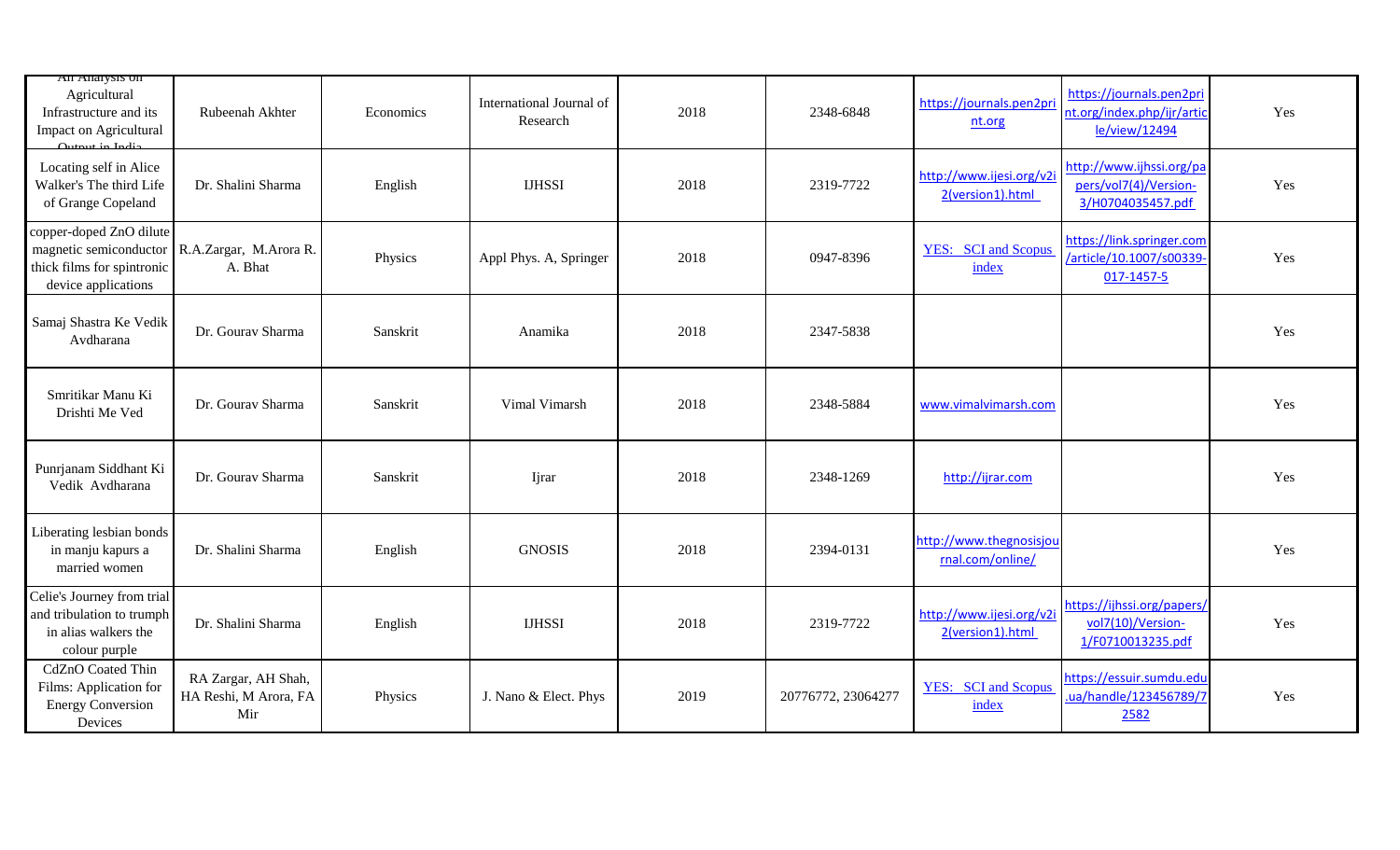| ZnCdO Thick film: A<br>Material for Energy<br><b>Conversion Devices</b>                                                                                     | R.A. Zargar                                           | Physics   | Mater. Res. Exp., IOP                                                  | 2019 | 20531591  | <b>YES:</b> SCI and Scopus<br>index                                 | https://iopscience.iop.or<br>g/article/10.1088/2053-<br>1591/ab2fb6/meta    | Yes |
|-------------------------------------------------------------------------------------------------------------------------------------------------------------|-------------------------------------------------------|-----------|------------------------------------------------------------------------|------|-----------|---------------------------------------------------------------------|-----------------------------------------------------------------------------|-----|
| Evaluation of Farmers'<br>Risk Attitudes and<br>Perception: A Case Study<br>of Ujjain District                                                              | Rubeenah Akhter                                       | Economics | Devi Ahilya University<br>Journal of Social<br>Sciences and Humanities | 2018 | 2581-7329 | https://en.m.wikipedia.o<br>rg/wiki/Devi_Ahilya_Vish<br>wavidyalaya | print journal                                                               | Yes |
| Purtrescence in military<br>administration and<br>reform introduced by<br>Akbar                                                                             | Dr Sarveer Hussain                                    | History   | <b>JETIR</b>                                                           | 2019 | 2349-5162 | http://www.jetir.org/                                               | https://www.jetir.org/pa<br>pers/JETIR1901754.pdf                           | Yes |
| <b>JAMMU KASHMIR DI</b><br>PUNJABI KAHANI<br><b>ADHUNIK PERIPEKH</b>                                                                                        | Dr.Harbhajan Singh                                    | Punjabi   | <b>SHERAZZA</b>                                                        | 2020 | 2319-5053 |                                                                     |                                                                             | Yes |
| crystanograpme,<br>Spectroscopic and<br>Electrical Study of<br>ZnO:CdO<br>$C_{\alpha\alpha}$                                                                | R.A. Zargar .A.H. Shah.<br>M.Arora ,F.A. Mir.         | Physics   | Arab. J. Sci.<br>Eng., Springer                                        | 2019 | 2191-4281 | <b>YES:</b> SCI and Scopus<br>index                                 | https://link.springer.com<br>/article/10.1007/s13369-<br>019-03823-9        | Yes |
| Vedic Sahitya Mein<br>Swach Vishav Ki<br>Parikalpana                                                                                                        | Dr. Gourav Sharma                                     | Sanskrit  | Sherazza                                                               | 2019 | 2279-0330 |                                                                     |                                                                             | Yes |
| Varan Vyavstha Ka<br>Visleshnatmak Vivechan                                                                                                                 | Dr. Gourav Sharma                                     | Sanskrit  | Ijsr-Ananta                                                            | 2018 | 2394-7519 | www.anantaajournal.co<br>$\underline{m}$                            |                                                                             | Yes |
| <b>Bharat Ka Charitr</b><br>Chitran - Pratamanatak<br>Ke Sandrbh Mein                                                                                       | Dr. Gourav Sharma                                     | Sanskrit  | Jairam Sandesh                                                         | 2019 | 0975-8739 | jairamashram.org/publica<br>tion                                    |                                                                             | Yes |
| soi-gei syringe spray<br>Coating: A Novel<br>approach for Retvield<br>,Optical and Electrical<br>$\Delta \text{bias of } C$ <sub>4</sub> $\Delta \text{E1}$ | RA Zargar,<br>S, Chackrabarti, MM<br>Hassan, AK Hafiz | Physics   | Physics Open, Elsevier                                                 | 2020 | 2666-0326 | <b>YES:</b> SCI and Scopus<br>index                                 | https://www.sciencedire<br>ct.com/science/article/pi<br>i/S2666032621000120 | Yes |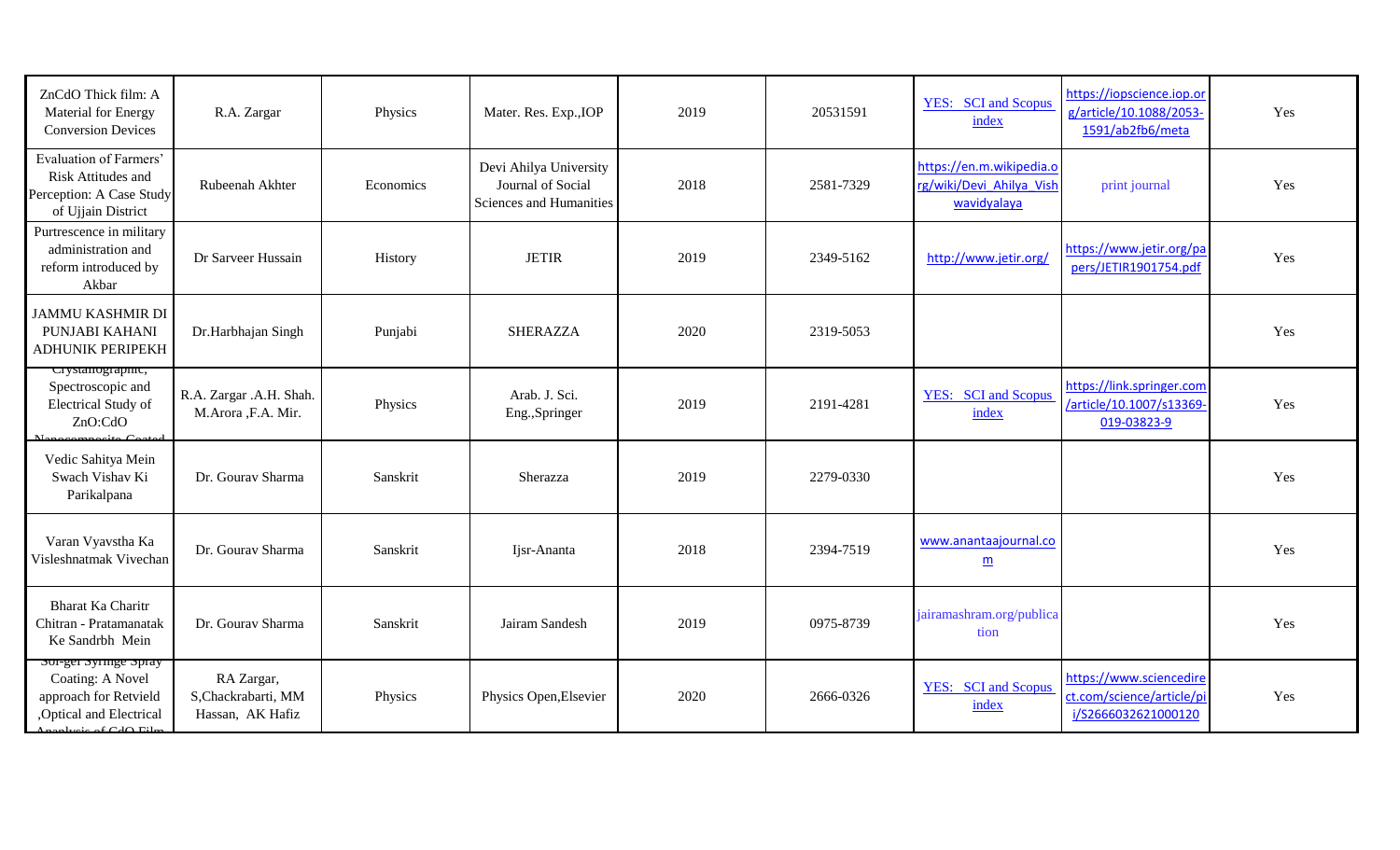| Screen printed TiO2 film:<br>A candidate for<br>photovoltaic applications                                              | RA Zargar, N Boora,<br>MM Hassan, A Khan,<br><b>AK Hafiz</b> | Physics                                | Mater. Res. Exp                                                      | 2020 | 20531591      | <b>YES:</b> SCI and Scopus<br>index                                                               | https://iopscience.iop.or<br>g/article/10.1088/2053-<br>1591/ab9ceb/meta    | Yes |
|------------------------------------------------------------------------------------------------------------------------|--------------------------------------------------------------|----------------------------------------|----------------------------------------------------------------------|------|---------------|---------------------------------------------------------------------------------------------------|-----------------------------------------------------------------------------|-----|
| raorication or pursed<br>laser-deposited Cr-doped<br>zinc oxide thin films:<br>structural, morphological               | AH Shah, R.A .Zargar,<br>Manju Arora, PB Sundar              | Physics                                | J. Mater Sci: Mater<br>Electron, Springer                            | 2020 | 0957-4522     | <b>YES:</b> SCI and Scopus<br>index                                                               | https://link.springer.com<br>/article/10.1007/s10854<br>020-04632-9         | Yes |
| Screen printed novel<br>ZnO/MWCNTs<br>nanocomposite thick<br>films                                                     | RA Zargar, Manju Arora,<br>T Alshahrani, Mohd<br>Shkir       | Physics                                | Ceramic International<br>,Elsevier                                   | 2020 | 0272-8842     | <b>YES:</b> SCI and Scopus<br>index                                                               | https://www.sciencedire<br>ct.com/science/article/pi<br>i/S0272884220332399 | Yes |
| impact of Tourism<br>Industry in Relation to<br>Employment and Income<br>Generation: Evidence<br>rom Cripogor District | Rubeenah Akhter                                              | Economics                              | Think India International<br>Journal                                 | 2019 | 0971-1260     | https://thinkindiaquarter<br>ly.org                                                               | https://www.researchgat<br>e.net/publication/33610<br>4702                  | Yes |
| <b>JAMMU KASHMIR DI</b><br>PUNJABI KAHANI<br>VARATMAN TE<br><b>BAVIKH</b>                                              | Dr.Harbhajan Singh                                           | Punjabi                                | <b>SHERAZZA</b>                                                      | 2020 | 2319-5053     |                                                                                                   |                                                                             | Yes |
| comparative study of<br>Burnout among the<br>players of selected<br>Individual and Team<br>C <sub>oma</sub>            | Dr. Akhil Khajuria                                           | <b>Physical Training</b><br>Instructor | <b>Online International</b><br>Interdisciplinary<br>Research Journal | 2020 | 2249-9598     | http://sjifactor.com/pass<br>port.php?id=17132                                                    |                                                                             | Yes |
| Phenological clock of<br>Solanum villosum Mill.                                                                        | Pooja Devi and Veenu<br>Kaul                                 | Botany                                 | The International Journal<br>of Plant Reproductive<br><b>Biology</b> | 2019 | 0975-4296     | http://ijprb.com/journal%<br>20%20vol%201-1.htm                                                   | https://www.cabdirect.or<br>g/cabdirect/abstract/2020<br>3157489            | Yes |
| A STUDT OF SUCIAL<br><b>INTELLIGENCE AND</b><br><b>ACADEMIC</b><br><b>ACHIEVEMENT OF</b>                               | Dr Subita Sharma                                             | Education                              | Wesleyan Journal of<br>Research                                      | 2021 | 0975-1386     | http://www.wesleyanjou<br>rnal.in/                                                                |                                                                             | Yes |
| A SPOLF CFW UKK<br>LIFE BALANCE<br>AMONGEST THE<br><b>FEMALE COLLEGE</b><br><b>TEACHEDE</b>                            | Dr Subita Sharma                                             | Education                              | NIU International Journal<br>of Human Rights                         | 2021 | $2394 - 0298$ | https://niu.edu.in/niu-<br>international-journal-of-<br>human-rights-a-ugc-care<br>listed-jounal/ |                                                                             | Yes |